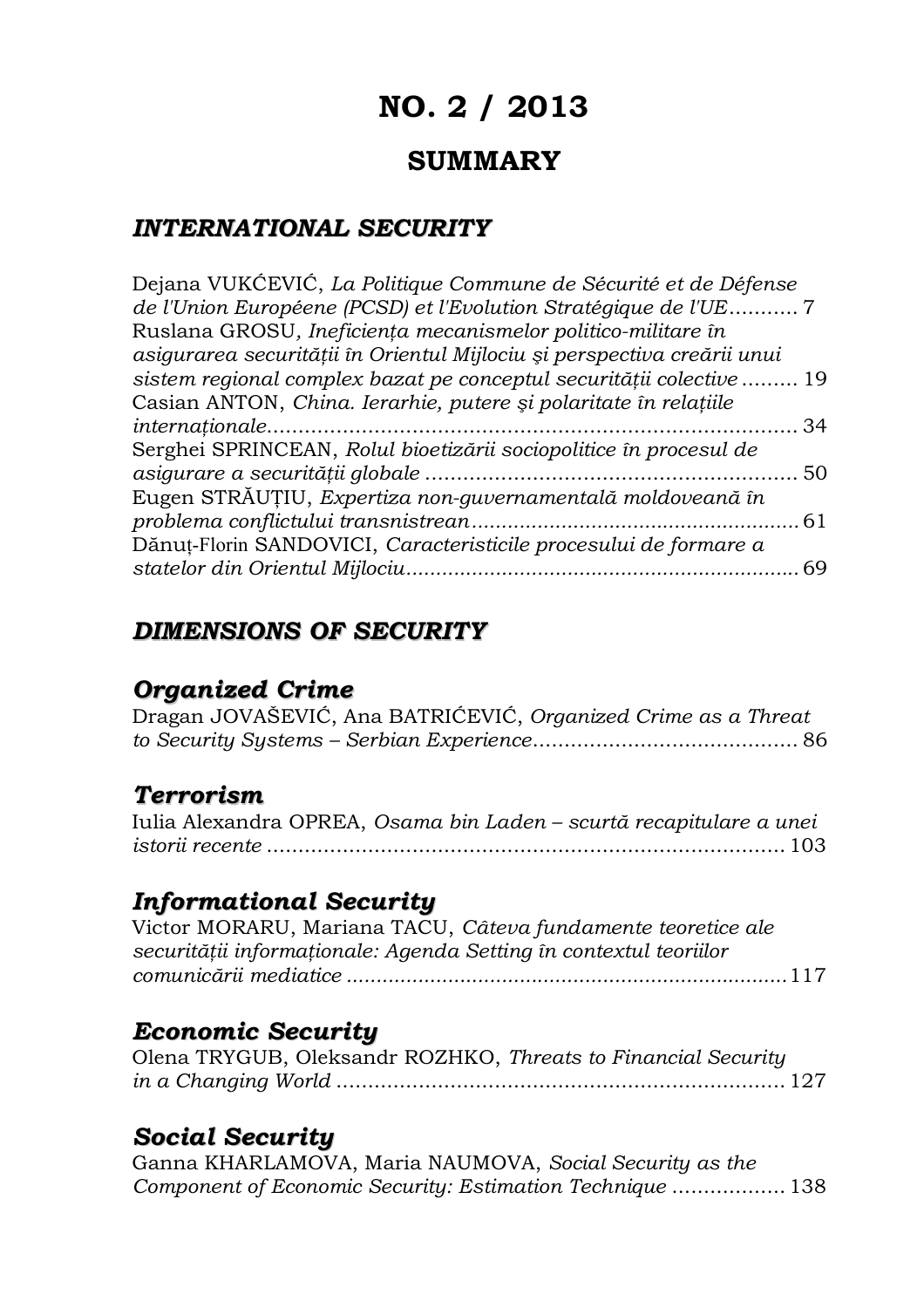|  | Vasile TABĂRĂ, Regionalizarea administrativă în România: riscuri și |  |
|--|---------------------------------------------------------------------|--|
|  |                                                                     |  |

## *Religion and Security*

|  | Marius ŞPECHEA, Religie și securitate în postmodernism 167 |  |
|--|------------------------------------------------------------|--|

### *Military Studies*

| Ioana Bianca BERNA, Armata chineză – strategul, civilul și militarul   |  |
|------------------------------------------------------------------------|--|
|                                                                        |  |
| Victor GHILAȘ, Practici muzicale în viața armatei și a curții domnești |  |
|                                                                        |  |

## *Immigration*

| Oksana IVANKOVA-STETSYUK, Ukrainian Immigrants in the EU       |  |
|----------------------------------------------------------------|--|
| Countries and Russian Federation: Vectors of Value and Space   |  |
|                                                                |  |
| Iuliana NEAGOS, Identitate românească în America. Emigratia în |  |
|                                                                |  |

# *BOOK REVIEWS*

| Eugen STRĂUȚIU, Conservarea biodiversității. Considerații politice și    |
|--------------------------------------------------------------------------|
| legislative, Editura Universității "Lucian Blaga" din Sibiu, 2012 (autor |
|                                                                          |
| Gheorghe BUZATU, Istoria relațiilor internaționale. Europa în perioada   |
| anilor 1919-1947, Editura Universității Naționale de Apărare "Carol I",  |
| București, 2013 (autori: Corvin Lupu, Grațian Lupu)219                   |
| Ioana Bianca BERNA, Southeast Asian Affairs 2012, Institute of           |
| Southeast Asian Studies, Singapore, 2012 (autori Singh Daljit,           |
|                                                                          |

# *PARTNERSHIPS*

Vlad VASIU, *Reflectarea problematicii securităţii naţionale în publicaţiile Institutului Integrare Europeană şi Ştiinţe Politice al Academiei de Ştiinţe a Moldovei............................................................................................*225

## *EVENTS*

| Iuliana NEAGOS, A VII-a Conferință Internațională "Științe Politice, |  |
|----------------------------------------------------------------------|--|
|                                                                      |  |
| Paul BRUSANOWSKI, Conferință în Liban despre situația actuală a      |  |
|                                                                      |  |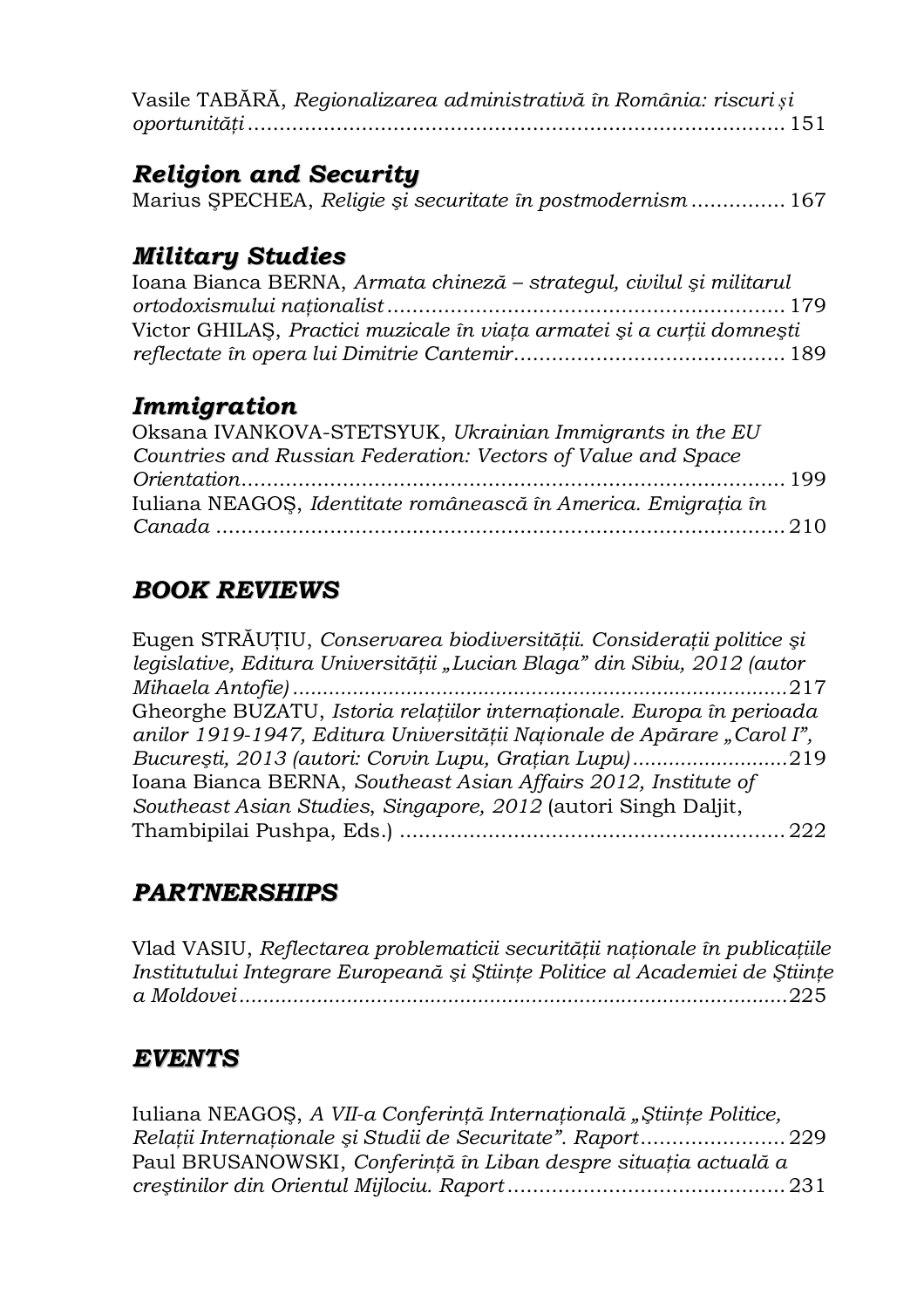*Dejana VUKČEVIĆ Institute for Political Studies, Belgrade, Serbia*

| LA POLITIQUE COMMUNE DE SÉCURITÉ ET DE DÉFENSE DE L'UNION |                                                                                      |  |
|-----------------------------------------------------------|--------------------------------------------------------------------------------------|--|
| EUROPÉENNE (PCDS) ET L'ÉVOLUTION STRATÉGIQUE DE L'UE      |                                                                                      |  |
| <b>Title:</b>                                             | <b>COMMON SECURITY AND DEFENCE POLICY OF THE EUROPEAN</b>                            |  |
|                                                           | UNION (CSDP) AND THE STRATEGIC EVOLUTION OF THE EU                                   |  |
| Abstract:                                                 | The development of the Common Security and Defence Policy of the European            |  |
|                                                           | Union (CSDP) has allowed the EU to become more visible and more present on           |  |
|                                                           | the international scene as a global actor. However, what are the principles which    |  |
|                                                           | make the EU to act in the crisis management? Is there a common strategic             |  |
|                                                           | concept specific to the EU which would present a common vision of the objectives     |  |
|                                                           | and the operational needs for EU operations under the CSDP? The purpose of           |  |
|                                                           | this article is to present the influence of the CSDP for the development of the      |  |
|                                                           | strategic evolution of the EU. The article will be divided into two parts. The first |  |
|                                                           | part focuses on the convergence of strategic cultures of EU Member States, while     |  |
|                                                           | in the second part the author analyzes the impact of the European Security           |  |
|                                                           | Strategy on the strategic evolution of the EU. The author concludes that the         |  |
|                                                           | Common Security and Defence Policy of the EU contributes to the development of       |  |
|                                                           | a strategic culture specific to the EU that will eventually lead to the development  |  |
|                                                           | of the common strategic concept.                                                     |  |
| <b>Keywords:</b>                                          | Common Security and Defence Policy, Strategic evolution of the EU,                   |  |
|                                                           | Strategic culture, Strategic concept, Socialization, Europeanization.                |  |
| <b>Contact details</b>                                    |                                                                                      |  |
| of the authors:                                           | E-mail: dvukcevic@yahoo.fr                                                           |  |
| <b>Institutional</b>                                      |                                                                                      |  |
| affiliation of                                            | <b>Institute for Political Studies, Belgrade, Serbia</b>                             |  |
| the authors:                                              |                                                                                      |  |
| <b>Institutions</b>                                       | Svetozara Markovica Street No. 36, Phone: +381 11 3349 204, Fax: +381 11             |  |
| address:                                                  | 3349 202, e-mail: ipsbgd@eunet.rs, web: http://www.ipsbgd.edu.rs                     |  |

*Casian ANTON*

*Universitatea "Lucian Blaga" din Sibiu Facultatea de Ştiinţe Socio-Umane Departamentul de Relaţii Internaţionale, Ştiinţe Politice şi Studii de Securitate*

| <b>CHINA. IERARHIE, PUTERE SI POLARITATE ÎN RELATIILE INTERNATIONALE</b> |                                                                                    |  |
|--------------------------------------------------------------------------|------------------------------------------------------------------------------------|--|
| <b>Title:</b>                                                            | <b>CHINA. HIERARCHY, POWER AND POLARITY IN INTERNATIONAL</b>                       |  |
|                                                                          | <b>RELATIONS</b>                                                                   |  |
| Abstract:                                                                | It's a well-known fact that the end of the Cold War has fundamentally changed the  |  |
|                                                                          | international political system. The bipolar power structure $-$ the international  |  |
|                                                                          | system is dominated by two superpower $-$ was replaced with a unipolar power       |  |
|                                                                          | structure $-$ the existence of a single major power that has the ability to design |  |
|                                                                          | policies all over the world. Among the world China is seen as the next power that  |  |
|                                                                          | could replace US hegemony. By using a new type of analysis, namely hierarchy,      |  |
|                                                                          | the present article will explore if China present power changes the polarity of    |  |
|                                                                          | international relations, from unipolarity to bipolarity or multipolarity.          |  |
| <b>Keywords:</b>                                                         | China, International relations, Hierarchy, Power, Polarity                         |  |
| <b>Contact details</b>                                                   |                                                                                    |  |
| of the authors:                                                          | E-mail: anton.casian@gmail.com                                                     |  |
| <b>Institutional</b>                                                     | Lucian Blaga University of Sibiu, Faculty of Social Sciences - Department of       |  |
| affiliation of                                                           | <b>International Relations, Political Science and Security Studies</b>             |  |
| the authors:                                                             |                                                                                    |  |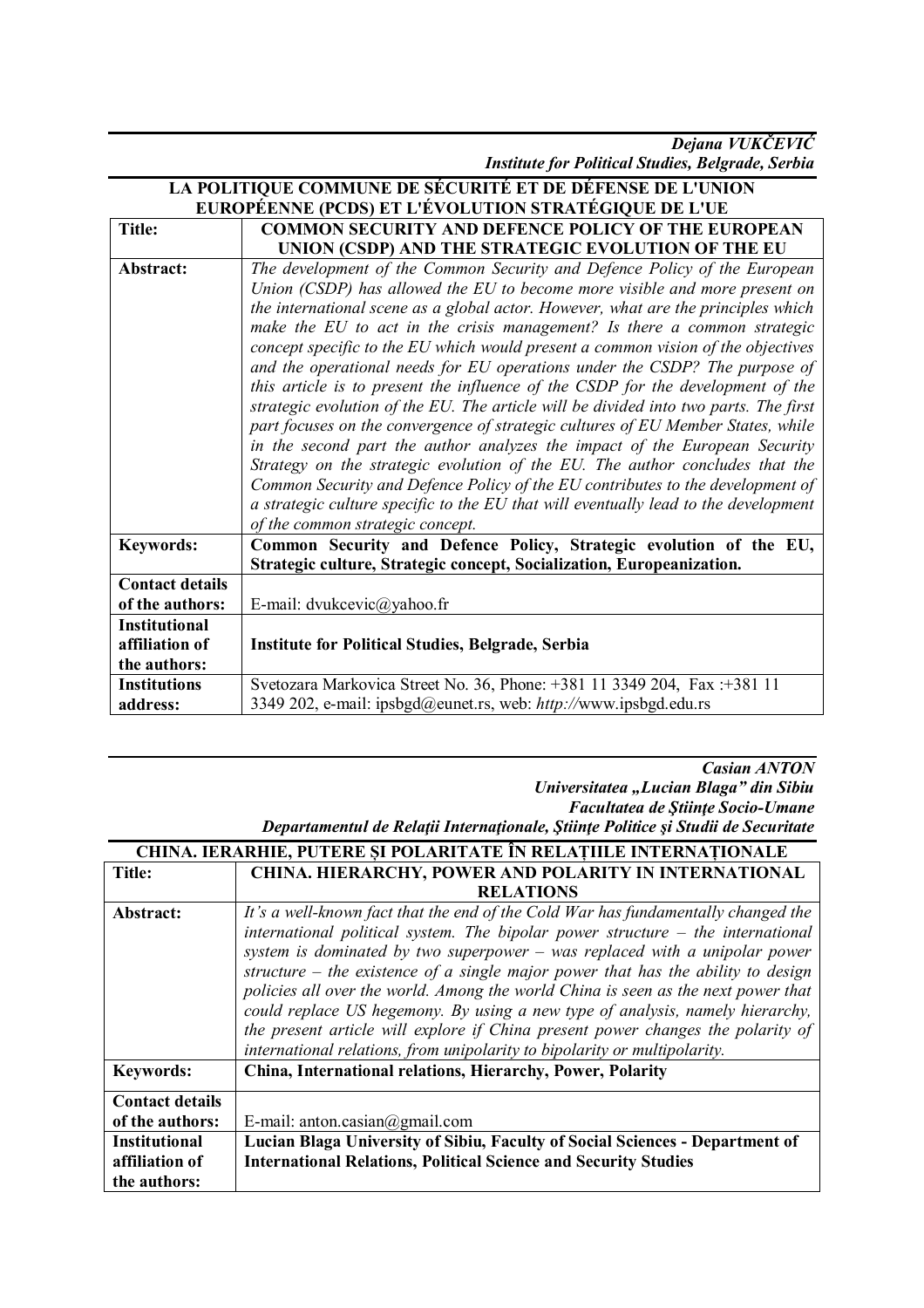| <b>Institutions</b> | Calea Dumbrăvii Street, No. 34, Phone: +40.269.422.169, Fax: +40.269.422.169, |
|---------------------|-------------------------------------------------------------------------------|
| address:            | e-mail: $spriss@ulbsibiu.ro, web: http://spriss.ubsibiu.ro$                   |

#### *Ruslana GROSU Institutul de Cercetări Juridice și Politice Academia de Ştiinţe a Moldovei*

#### **INEFICIENȚA MECANISMELOR POLITICO-MILITARE ÎN ASIGURAREA SECURITĂȚII ÎN ORIENTUL MIJLOCIU ȘI PERSPECTIVA CREĂRII UNUI SISTEM REGIONAL COMPLEX BAZAT PE CONCEPTUL SECURITĂȚII COLECTIVE**

| <b>Title:</b>          | THE INEFFECTIVENESS OF POLITICAL-MILITARY MECHANISMS<br>IN PROVIDING SECURITY IN MIDDLE EAST AND THE<br>PERSPECTIVE OF CREATING A REGIONAL COMPLEX SYSTEM<br><b>BASED ON THE CONCEPT OF COLLECTIVE SECURITY</b>                                                                                                                                                                                                                                                                                                                                                                                                                                                                                                                                                                                                                                                                                                                                                                                                                                                                                                                                                                                                                                                                                                                                                                                                                                                                                                                                                                                                                                                                                                                                                                                                                                                                                                                                                                                                                                                                                                       |
|------------------------|-----------------------------------------------------------------------------------------------------------------------------------------------------------------------------------------------------------------------------------------------------------------------------------------------------------------------------------------------------------------------------------------------------------------------------------------------------------------------------------------------------------------------------------------------------------------------------------------------------------------------------------------------------------------------------------------------------------------------------------------------------------------------------------------------------------------------------------------------------------------------------------------------------------------------------------------------------------------------------------------------------------------------------------------------------------------------------------------------------------------------------------------------------------------------------------------------------------------------------------------------------------------------------------------------------------------------------------------------------------------------------------------------------------------------------------------------------------------------------------------------------------------------------------------------------------------------------------------------------------------------------------------------------------------------------------------------------------------------------------------------------------------------------------------------------------------------------------------------------------------------------------------------------------------------------------------------------------------------------------------------------------------------------------------------------------------------------------------------------------------------|
| Abstract:              | The military force under the current transformations into regional security<br>environment of the Middle East has gained a multifaceted profile with an<br>interdisciplinary character, having less aggressive traits. The complementarity<br>of military and peaceful means in the resolution of crises and conflicts was<br>highlighted in the Middle East and neighbour countries; however, there were<br>not sustainable results.<br>The events of the early 21st century have triggered a process of deep<br>transformation of the security environment, for long-term and in-depth<br>generating the consequences which affect the stability of international<br>community. In such a tense and complex context, the security of each country, as<br>well as the security of the international community as a whole, is based not only<br>on responsiveness and adaptation, but also on the capacity of anticipation and<br>proactive actions. The knowledge, understanding and assessment of internal<br>processes, the degree of social cohesion, the public outreach is an equally<br>important need for realization of projects on national interest.<br>For all these reasons, the role of the military force is much more nuanced and<br>polyvalent in shaping of the security environment, currently having a trans-<br>disciplinary features and less tense. Only political and diplomatic solutions,<br>supported by less deterrent measures by military means or the actual use of the<br>power tool, allow the achievement of the sustainable results, ensuring the<br>stability, order and security within international system.<br>In this paper, the author identifies the susceptible trends into the shaping<br>process of the regional security according the models of the United States,<br>Russia and the European Union: form the economic and political issues in<br>promoting energy policy and nuclear weapons proliferation to the long term<br>impact upon regional security and perspective of creation of a regional complex<br>system based on the concept of collective security. |
| <b>Keywords:</b>       | Middle East Security Environment, Military Force, Balance of Power,                                                                                                                                                                                                                                                                                                                                                                                                                                                                                                                                                                                                                                                                                                                                                                                                                                                                                                                                                                                                                                                                                                                                                                                                                                                                                                                                                                                                                                                                                                                                                                                                                                                                                                                                                                                                                                                                                                                                                                                                                                                   |
|                        | <b>Conflict, Regional Actors, Great Powers, Collective Security, Risks, Threats</b>                                                                                                                                                                                                                                                                                                                                                                                                                                                                                                                                                                                                                                                                                                                                                                                                                                                                                                                                                                                                                                                                                                                                                                                                                                                                                                                                                                                                                                                                                                                                                                                                                                                                                                                                                                                                                                                                                                                                                                                                                                   |
| <b>Contact details</b> |                                                                                                                                                                                                                                                                                                                                                                                                                                                                                                                                                                                                                                                                                                                                                                                                                                                                                                                                                                                                                                                                                                                                                                                                                                                                                                                                                                                                                                                                                                                                                                                                                                                                                                                                                                                                                                                                                                                                                                                                                                                                                                                       |
| of the authors:        | E-mail: ruslanagrosu2001@yahoo.fr                                                                                                                                                                                                                                                                                                                                                                                                                                                                                                                                                                                                                                                                                                                                                                                                                                                                                                                                                                                                                                                                                                                                                                                                                                                                                                                                                                                                                                                                                                                                                                                                                                                                                                                                                                                                                                                                                                                                                                                                                                                                                     |
| <b>Institutional</b>   | <b>Institute of Juridical and Political Researches of Academy of Sciences of</b>                                                                                                                                                                                                                                                                                                                                                                                                                                                                                                                                                                                                                                                                                                                                                                                                                                                                                                                                                                                                                                                                                                                                                                                                                                                                                                                                                                                                                                                                                                                                                                                                                                                                                                                                                                                                                                                                                                                                                                                                                                      |
| affiliation of         | <b>Moldova</b>                                                                                                                                                                                                                                                                                                                                                                                                                                                                                                                                                                                                                                                                                                                                                                                                                                                                                                                                                                                                                                                                                                                                                                                                                                                                                                                                                                                                                                                                                                                                                                                                                                                                                                                                                                                                                                                                                                                                                                                                                                                                                                        |
| the authors:           |                                                                                                                                                                                                                                                                                                                                                                                                                                                                                                                                                                                                                                                                                                                                                                                                                                                                                                                                                                                                                                                                                                                                                                                                                                                                                                                                                                                                                                                                                                                                                                                                                                                                                                                                                                                                                                                                                                                                                                                                                                                                                                                       |
| <b>Institutions</b>    | 1, Stefan cel Mare av., MD-2001, Chisinau, Republic of Moldova                                                                                                                                                                                                                                                                                                                                                                                                                                                                                                                                                                                                                                                                                                                                                                                                                                                                                                                                                                                                                                                                                                                                                                                                                                                                                                                                                                                                                                                                                                                                                                                                                                                                                                                                                                                                                                                                                                                                                                                                                                                        |
| address:               |                                                                                                                                                                                                                                                                                                                                                                                                                                                                                                                                                                                                                                                                                                                                                                                                                                                                                                                                                                                                                                                                                                                                                                                                                                                                                                                                                                                                                                                                                                                                                                                                                                                                                                                                                                                                                                                                                                                                                                                                                                                                                                                       |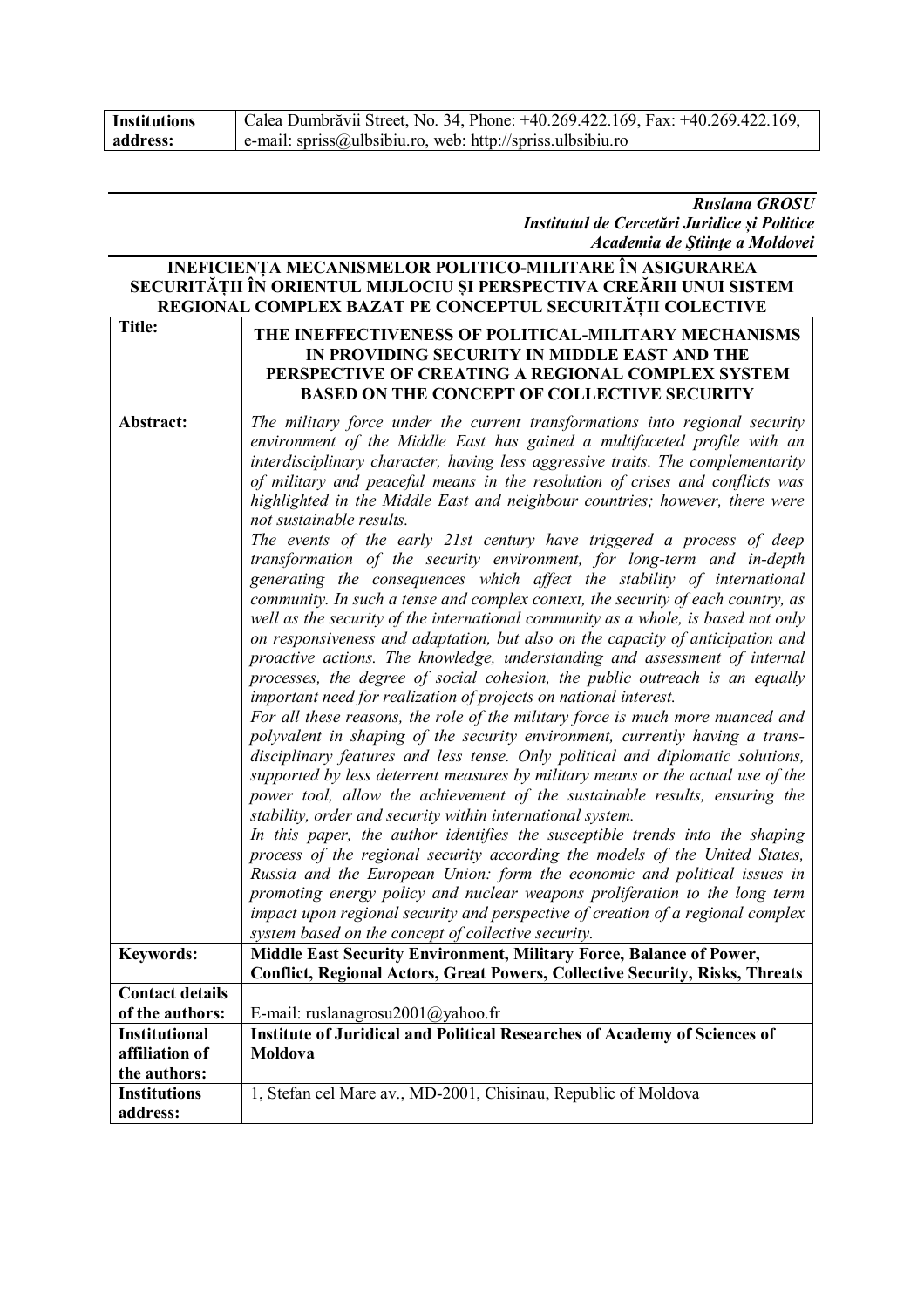*Serghei SPRINCEAN Institutul de Cercetări Juridice și Politice Academia de Ştiinţe a Moldovei*

|                        | ROLUL BIOETIZĂRII SOCIOPOLITICE ÎN PROCESUL DE ASIGURARE                                                                                                          |
|------------------------|-------------------------------------------------------------------------------------------------------------------------------------------------------------------|
| A SECURITĂȚII GLOBALE  |                                                                                                                                                                   |
| <b>Title:</b>          | THE ROLE OF SOCIAL-POLITICAL BIOETHISATION IN ENSURING                                                                                                            |
|                        | <b>GLOBAL SECURITY</b>                                                                                                                                            |
|                        | The worldwide process of bioethisation of all aspects of social life has a crucial                                                                                |
| Abstract:              | impact in ensuring global security because of its fundamental characteristics<br>consisting in conformation of human activity of all possible types to bioethical |
|                        | principles, imperatives and values. The field of social life which is most                                                                                        |
|                        | susceptible to such transformations with the final purpose of enhancing the level                                                                                 |
|                        | of global security, is the politics and (self)governmental organization of society,                                                                               |
|                        | since this sphere of social consciousness plays an increasingly important role in                                                                                 |
|                        | public decision-making in emergency conditions, settled by deepening of crisis                                                                                    |
|                        | conjuncture. Bioethisation has several compounding theoretical and practical                                                                                      |
|                        | elements such as the system of bioethical committees as institutionalized                                                                                         |
|                        | extensions of civil society, the standardized procedures of ethical assessment<br>and approval of public long-term decisions and strategies etc. Biopolitical     |
|                        | approach is also an important stage of ripening of bioethisation of social-                                                                                       |
|                        | political thinking. These components of bioethisation are well designed rudders                                                                                   |
|                        | to steer the human global community for overcome the global crisis which                                                                                          |
|                        | menace with its total collapse.                                                                                                                                   |
| <b>Keywords:</b>       | Bioethization, Noospherisation, Biopolitics, Global Crisis, Global Security.                                                                                      |
| <b>Contact details</b> |                                                                                                                                                                   |
| of the authors:        | E-mail: sprinceans@yahoo.com                                                                                                                                      |
| <b>Institutional</b>   | <b>Institute of Juridical and Political Researches of Academy of Sciences of</b>                                                                                  |
| affiliation of         | Moldova                                                                                                                                                           |
| the authors:           |                                                                                                                                                                   |
| <b>Institutions</b>    | 1, Stefan cel Mare av., MD-2001, Chisinau, Republic of Moldova                                                                                                    |
| address:               |                                                                                                                                                                   |

*Eugen STRĂUŢIU Universitatea "Lucian Blaga" din Sibiu Facultatea de Ştiinţe Socio-Umane Departamentul de Relaţii Internaţionale, Ştiinţe Politice şi Studii de Securitate*

| EXPERTIZA NON-GUVERNAMENTALĂ MOLDOVEANĂ ÎN CONFLICTUL |
|-------------------------------------------------------|
| <b>TRANSNISTREAN</b>                                  |

| Title:                 | NON-GOVERNAMENTAL MOLDOVAN EXPERTISE ON                                                                                                                                                                                                                                        |
|------------------------|--------------------------------------------------------------------------------------------------------------------------------------------------------------------------------------------------------------------------------------------------------------------------------|
|                        | <b>TRANSNISTRIAN CONFLICT</b>                                                                                                                                                                                                                                                  |
| Abstract:              | There have not been reviewed so far non-governmental resources employed in                                                                                                                                                                                                     |
|                        | explaining and modelling solutions of Transnistrian conflict. Such an approach<br>may be useful for governments, academics and the public, both for theoretical<br>clarification and as a basis for policies and partnerships that implement solutions<br>ending the conflict. |
|                        | It's obviously a disproportionate contribution of the non-governmental right and<br>left banks of Nistru in clarifying and modelling solutions to conflict. Expertise,<br>resources and prestige in Chisinau; lack of visibility and influence in Tiraspol.                    |
| <b>Keywords:</b>       | Republic of Moldova, Nongovernamental Organizations, Civil Society,                                                                                                                                                                                                            |
|                        | <b>Transnistrian Conflict</b>                                                                                                                                                                                                                                                  |
| <b>Contact details</b> |                                                                                                                                                                                                                                                                                |
| of the authors:        | E-mail: eugen.strautiu@ulbsibiu.ro                                                                                                                                                                                                                                             |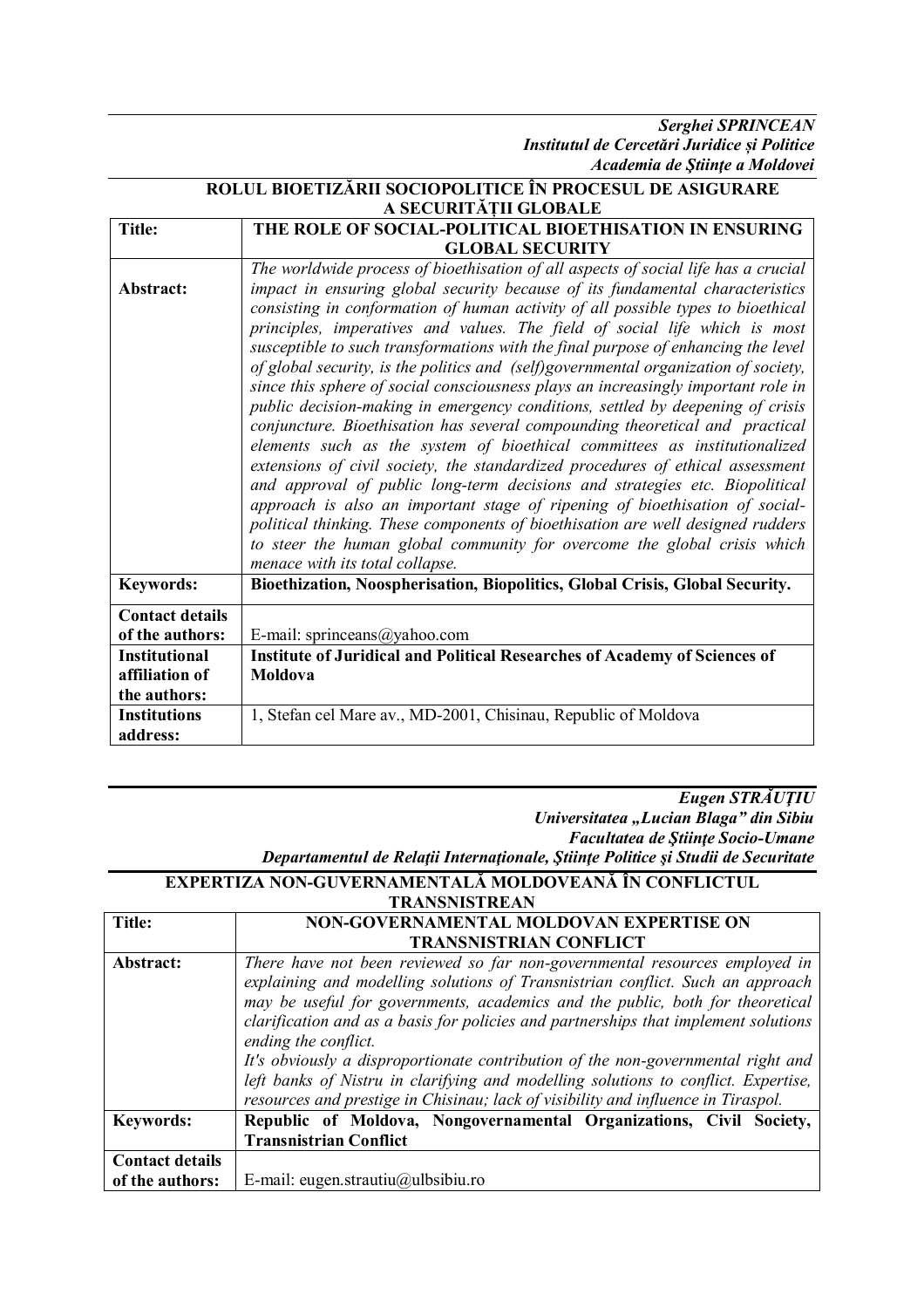| <b>Institutional</b><br>affiliation of | Lucian Blaga University of Sibiu, Faculty of Social Sciences - Department of<br><b>International Relations, Political Science and Security Studies</b> |
|----------------------------------------|--------------------------------------------------------------------------------------------------------------------------------------------------------|
| the authors:                           |                                                                                                                                                        |
| <b>Institutions</b>                    | Calea Dumbrăvii Street, No. 34, Phone: +40.269.422.169, Fax: +40.269.422.169,                                                                          |
| address:                               | e-mail: spriss@ulbsibiu.ro, web: http://spriss.ulbsibiu.ro                                                                                             |

#### *Dănuț-Florin SANDOVICI Universitatea Națională de Apărare "Carol I" din București*

#### **CARACTERISTICILE PROCESULUI DE FORMARE A STATELOR DIN ORIENTUL MIJLOCIU**

| <b>Title:</b>                                          | THE CHARACTERISTICS OF THE STATE FORMATION PROCESS IN                                                                                                                                                                                                                                                                                                                                                                                                                                                                                                                                                                                                                                                                                                                                                                                                                                                                                                                                                                                                                                                                                                                                   |
|--------------------------------------------------------|-----------------------------------------------------------------------------------------------------------------------------------------------------------------------------------------------------------------------------------------------------------------------------------------------------------------------------------------------------------------------------------------------------------------------------------------------------------------------------------------------------------------------------------------------------------------------------------------------------------------------------------------------------------------------------------------------------------------------------------------------------------------------------------------------------------------------------------------------------------------------------------------------------------------------------------------------------------------------------------------------------------------------------------------------------------------------------------------------------------------------------------------------------------------------------------------|
|                                                        | THE MIDDLE EAST                                                                                                                                                                                                                                                                                                                                                                                                                                                                                                                                                                                                                                                                                                                                                                                                                                                                                                                                                                                                                                                                                                                                                                         |
| Abstract:                                              | The evolution of the states in the Middle East is marked by the appearance of<br>loose entities, with political, economic, military, social and religious bodies,<br>reproducing more or less the western-European state's structures. The dictum of<br>Charles Tilly ("war made states and states made wars") doesn't work in the case<br>of the majority of the Arab states, which were shaped following the interests of the<br>colonial powers and not because of the war preparations. In fact, France and<br>Great Britain provided an inappropriate organizational "pack", which was<br>developed and "perfected" by the zone leaders, according to their "model" of an<br>ultra-centralized society. The power and wealth of the country have been<br>concentrated in the hands of a person or family in an attitude of contempt and<br>total indifference to the interests of the community. Poverty, oppression and lack<br>of basic rights and freedoms have been the framework of the people's evolution in<br>this region, living at the edge of survival, which explains the violence of the<br>democratic movements initiated in early 2011, known as the "Arab Spring". |
| <b>Keywords:</b>                                       | <b>States, Structures, Loyalty, Repression, Patrimonialism</b>                                                                                                                                                                                                                                                                                                                                                                                                                                                                                                                                                                                                                                                                                                                                                                                                                                                                                                                                                                                                                                                                                                                          |
| <b>Contact details</b><br>of the authors:              | E-mail: dfsandy@yahoo.com                                                                                                                                                                                                                                                                                                                                                                                                                                                                                                                                                                                                                                                                                                                                                                                                                                                                                                                                                                                                                                                                                                                                                               |
| <b>Institutional</b><br>affiliation of<br>the authors: | "Carol I" National University of Defence, Bucharest                                                                                                                                                                                                                                                                                                                                                                                                                                                                                                                                                                                                                                                                                                                                                                                                                                                                                                                                                                                                                                                                                                                                     |
| <b>Institutions</b><br>address:                        | Panduri Road, No. 68-72, Sector 5, București; Phone +40-21-3194880, Fax: +40-<br>21-3194866, e-mail: public@unap.ro, web: http://www.unap.ro                                                                                                                                                                                                                                                                                                                                                                                                                                                                                                                                                                                                                                                                                                                                                                                                                                                                                                                                                                                                                                            |

| Dragan JOVAŠEVIĆ (1)                                                   |
|------------------------------------------------------------------------|
| University of Niš                                                      |
| <b>Faculty of Law</b>                                                  |
| Ana BATRIĆEVIĆ (2)                                                     |
| <b>Institute of Criminological and Sociological Research, Belgrade</b> |

| <b>ORGANIZED CRIME AS A THREAT TO SECURITY SYSTEMS - SERBIAN EXPERIENCE</b> |                                                                                                                                                                                                                                                                                                                                                                                                                                                                                                                   |
|-----------------------------------------------------------------------------|-------------------------------------------------------------------------------------------------------------------------------------------------------------------------------------------------------------------------------------------------------------------------------------------------------------------------------------------------------------------------------------------------------------------------------------------------------------------------------------------------------------------|
| <b>Title:</b>                                                               | <b>ORGANIZED CRIME AS A THREAT TO SECURITY SYSTEMS -</b>                                                                                                                                                                                                                                                                                                                                                                                                                                                          |
|                                                                             | <b>SERBIAN EXPERIENCE</b>                                                                                                                                                                                                                                                                                                                                                                                                                                                                                         |
| Abstract:                                                                   | Not only does organized crime, emerging in various forms and shapes, seriously<br>endanger national security of all contemporary states, but it also represents an<br>international, global problem. That is the reason why several international legal<br>documents have been adopted under the auspices of universal as well as regional<br>and international organizations. These legal sources establish a system of<br>international standards in order to provide adequate, efficient, effective and lawful |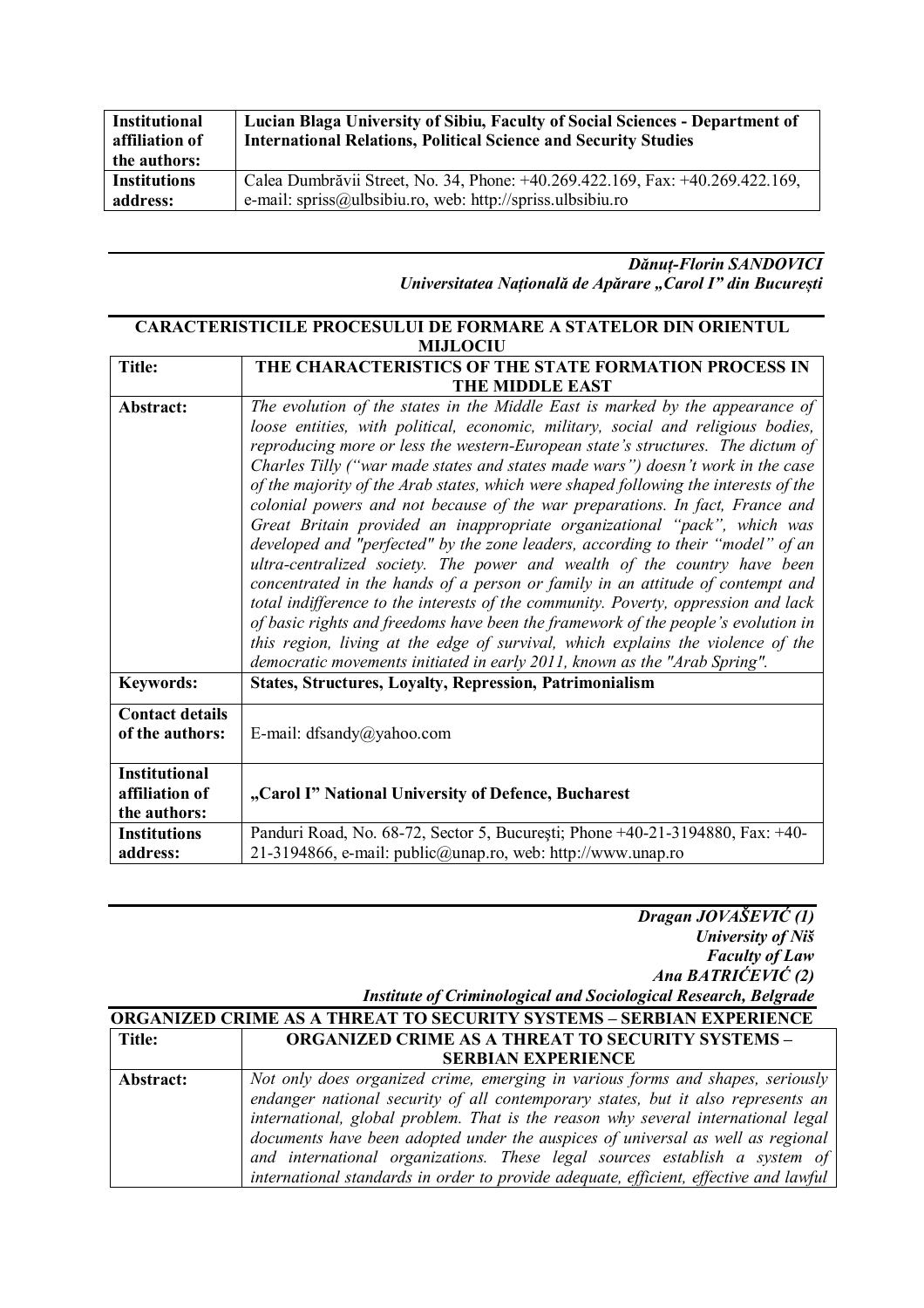|                        | suppression of organized crime and each state is expected to implement and apply<br>them within their national legislations. In the past couple of years, during the<br>process of European integration, the Republic of Serbia has been making<br>significant efforts, particularly in normative and legislative sphere, in order to<br>establish an efficient mechanism for prevention and suppression of organized crime.<br>In this paper, the authors analyze essential characteristics of this form of crime and<br>discuss its general effects on the safety of security systems. |
|------------------------|------------------------------------------------------------------------------------------------------------------------------------------------------------------------------------------------------------------------------------------------------------------------------------------------------------------------------------------------------------------------------------------------------------------------------------------------------------------------------------------------------------------------------------------------------------------------------------------|
| <b>Keywords:</b>       | International Conventions, Organized Crime, Criminal Law,<br>Serbia,                                                                                                                                                                                                                                                                                                                                                                                                                                                                                                                     |
|                        | <b>Punishment</b>                                                                                                                                                                                                                                                                                                                                                                                                                                                                                                                                                                        |
| <b>Contact details</b> | E-mail: $(1)$ jovas@prafak.ni.ac.rs                                                                                                                                                                                                                                                                                                                                                                                                                                                                                                                                                      |
| of the authors:        | $(2)$ a.batricevic $\omega$ yahoo.com                                                                                                                                                                                                                                                                                                                                                                                                                                                                                                                                                    |
|                        |                                                                                                                                                                                                                                                                                                                                                                                                                                                                                                                                                                                          |
| <b>Institutional</b>   | (1) University of Niš, Faculty of Law                                                                                                                                                                                                                                                                                                                                                                                                                                                                                                                                                    |
| affiliation of         | (2) Institute of Criminological and Sociological Research, Belgrade                                                                                                                                                                                                                                                                                                                                                                                                                                                                                                                      |
| the authors:           |                                                                                                                                                                                                                                                                                                                                                                                                                                                                                                                                                                                          |
| <b>Institutions</b>    | (1) University of Niš, Faculty of Law, Trg Kralja Aleksandra 11, 18000 Niš, Serbia,                                                                                                                                                                                                                                                                                                                                                                                                                                                                                                      |
| address:               | Tel.: 00381 18 500 234, Fax: 00381 18 45 23 747, Website: www.prafak.ni.ac.rs,                                                                                                                                                                                                                                                                                                                                                                                                                                                                                                           |
|                        | (2) Institute of Criminological and Sociological Research, Belgrade                                                                                                                                                                                                                                                                                                                                                                                                                                                                                                                      |
|                        | Gračanička 18, 11 000 Beograd, Tel.: 00381 11 26 25 424, Fax: 00381 11 26 35                                                                                                                                                                                                                                                                                                                                                                                                                                                                                                             |
|                        | 799, Website: www.iksi.ac.rs                                                                                                                                                                                                                                                                                                                                                                                                                                                                                                                                                             |

#### *Iulia Alexandra OPREA Facultatea de Științe și Litere Universitatea "Petru Maior" din Tîrgu-Mureș*

| OSAMA BIN LADEN – SCURTĂ RECAPITULARE A UNEI ISTORII RECENTE |                                                                                                                                                                                                                                                                                                                                                                                                                                                                                                                                                                                                                                                                                                                                                                                                                                                                                                                                                                                                                                                                        |
|--------------------------------------------------------------|------------------------------------------------------------------------------------------------------------------------------------------------------------------------------------------------------------------------------------------------------------------------------------------------------------------------------------------------------------------------------------------------------------------------------------------------------------------------------------------------------------------------------------------------------------------------------------------------------------------------------------------------------------------------------------------------------------------------------------------------------------------------------------------------------------------------------------------------------------------------------------------------------------------------------------------------------------------------------------------------------------------------------------------------------------------------|
| <b>Title:</b>                                                | <b>OSAMA BIN LADEN - SHORT SUMMARY OF A RECENT HISTORY</b>                                                                                                                                                                                                                                                                                                                                                                                                                                                                                                                                                                                                                                                                                                                                                                                                                                                                                                                                                                                                             |
| Abstract:                                                    | The study aims to emphasize the dual image of Osama bin Laden. While during the<br>anti-communist war in Afganistan he was sanctified because of his piety, heroism<br>and struggle for the reunification of the umma, in the post- 9/11 world he wa<br>sperceived as a demon. Al-Qaeda's brutal crusade caused a lot of damege not only<br>to westerners, but also to the muslim world, by killing hundreds of innocent muslim<br>civilians, provoking the so-called islamophobia or fear of islamic believers in the<br>West and by transforming Irak and Afganistan in battlefields of the war on terror.<br>Bin Laden lost his positive popularity and a huge amount of followers, Al-Qaeda<br>became attractive only for a small number of fanatics. The news of bin Laden's<br>death was perceived and celebrated by americans as a victory of Good over Evil,<br>and received as a relief by most of muslim Meanwhile, in Pakistan, the members of<br>an islamic party protested against the US and the Al-Qaeda promised revenge for<br>the "martyr of jihad". |
| <b>Keywords:</b>                                             | Terrorism, Jihad, Leadership, Islamophobia, Osama Bin Laden                                                                                                                                                                                                                                                                                                                                                                                                                                                                                                                                                                                                                                                                                                                                                                                                                                                                                                                                                                                                            |
| Contact<br>details of the<br>authors:                        | E-mail: iuliaoprea89@yahoo.com                                                                                                                                                                                                                                                                                                                                                                                                                                                                                                                                                                                                                                                                                                                                                                                                                                                                                                                                                                                                                                         |
| <b>Institutional</b><br>affiliation of<br>the authors:       | Petru Maior University, Faculty of Science and Letters, Department of Elites,<br><b>Culture and European Construction</b>                                                                                                                                                                                                                                                                                                                                                                                                                                                                                                                                                                                                                                                                                                                                                                                                                                                                                                                                              |
| <b>Institutions</b><br>address:                              | N. Iorga Street, No. 1, Phone/fax: 265-262275, http://www.upm.ro                                                                                                                                                                                                                                                                                                                                                                                                                                                                                                                                                                                                                                                                                                                                                                                                                                                                                                                                                                                                       |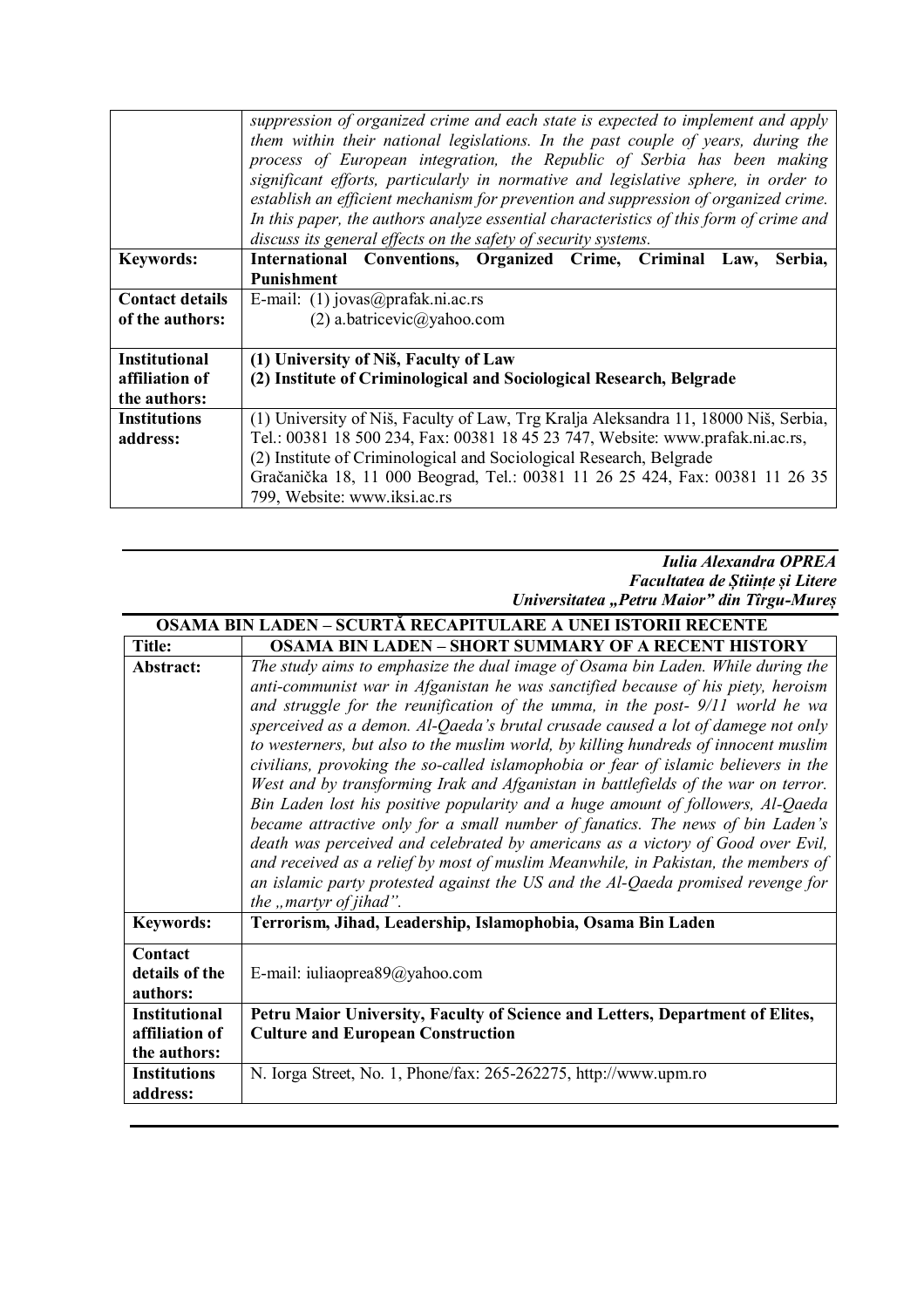*Victor MORARU (1) Academia de Științe a Moldovei Mariana TACU (2) Institutul de Cercetări Juridice și Politice al Academiei de Științe a Moldovei*

| CÂTEVA FUNDAMENTE TEORETICE ALE SECURITĂȚII INFORMAȚIONALE:<br>AGENDA SETTING ÎN CONTEXTUL TEORIILOR COMUNICĂRII MEDIATICE |                                                                                                                                                                                                                                                                                                                                                                                                                                                                                                                                                                                                                                                                                                                                                                                                                                                                                                                                                                                                                                                                                                                                                                                                                                                                                              |
|----------------------------------------------------------------------------------------------------------------------------|----------------------------------------------------------------------------------------------------------------------------------------------------------------------------------------------------------------------------------------------------------------------------------------------------------------------------------------------------------------------------------------------------------------------------------------------------------------------------------------------------------------------------------------------------------------------------------------------------------------------------------------------------------------------------------------------------------------------------------------------------------------------------------------------------------------------------------------------------------------------------------------------------------------------------------------------------------------------------------------------------------------------------------------------------------------------------------------------------------------------------------------------------------------------------------------------------------------------------------------------------------------------------------------------|
| <b>Title:</b>                                                                                                              | <b>SOME THEORETICAL GROUNDS ON INFORMATION SECURITY:</b>                                                                                                                                                                                                                                                                                                                                                                                                                                                                                                                                                                                                                                                                                                                                                                                                                                                                                                                                                                                                                                                                                                                                                                                                                                     |
|                                                                                                                            | AGENDA SETTING IN THE MEDIA COMMUNICATION THEORIES                                                                                                                                                                                                                                                                                                                                                                                                                                                                                                                                                                                                                                                                                                                                                                                                                                                                                                                                                                                                                                                                                                                                                                                                                                           |
| Abstract:                                                                                                                  | The constant development of agenda-setting phenomenon is conditioned by the<br>studies realized by researchers and practitioners of mass communication and not<br>only, who argue that the dynamics of contemporary society are defined by the<br>activity of media institutions, by the reflection of reality and exposure to certain<br>events in the foreground. The media dependence can be explained by connecting<br>the informational media messages and the emotional needs of social subjects.<br>The similarities between the three families of theories about media effects are<br>limited to one main purpose: to be informed, to inform, to influence, to influence<br>and act accordingly. The distinction lies in the detailed analysis of the study<br>period, which brings into question: the intellectual level, the cultural level, the<br>options, the common and personal goals.<br>Relevance of agenda setting models for information security is significant in<br>terms of building / deforming public opinion, inducing false or irrelevant issues,<br>revealing or increasing awareness of the real or not sufficiently grounded issues<br>inoculated into public opinion, in order to get current opinion and may even raise<br>the pro-or anti-system movements. |
| <b>Keywords:</b>                                                                                                           | Information Security, Agenda Setting, Communication Theories, Public<br>Opinion                                                                                                                                                                                                                                                                                                                                                                                                                                                                                                                                                                                                                                                                                                                                                                                                                                                                                                                                                                                                                                                                                                                                                                                                              |
| <b>Contact details</b>                                                                                                     | E-mail: (1) profmoraru@yahoo.com                                                                                                                                                                                                                                                                                                                                                                                                                                                                                                                                                                                                                                                                                                                                                                                                                                                                                                                                                                                                                                                                                                                                                                                                                                                             |
| of the authors:                                                                                                            | $(2)$ mariana.tacu $(\partial)$ mail.ru                                                                                                                                                                                                                                                                                                                                                                                                                                                                                                                                                                                                                                                                                                                                                                                                                                                                                                                                                                                                                                                                                                                                                                                                                                                      |
| <b>Institutional</b>                                                                                                       | (1) Academy of Sciences of Moldova, Chișinău                                                                                                                                                                                                                                                                                                                                                                                                                                                                                                                                                                                                                                                                                                                                                                                                                                                                                                                                                                                                                                                                                                                                                                                                                                                 |
| affiliation of                                                                                                             | (2) Institute of Juridical and Political Researches of Academy of Sciences of                                                                                                                                                                                                                                                                                                                                                                                                                                                                                                                                                                                                                                                                                                                                                                                                                                                                                                                                                                                                                                                                                                                                                                                                                |
| the authors:                                                                                                               | Moldova, Chișinău                                                                                                                                                                                                                                                                                                                                                                                                                                                                                                                                                                                                                                                                                                                                                                                                                                                                                                                                                                                                                                                                                                                                                                                                                                                                            |
| <b>Institutions</b><br>address:                                                                                            | (1) Stefan cel Mare Bvd., No. 1, Chișinău, MD-2001, Republic of Moldova,<br>Phone: +37322 271478, Fax: +37322 542823, web: http://www.asm.md/<br>(2) Stefan cel Mare Bvd., No. 1, Chisinău, MD-2001, Republic of Moldova,                                                                                                                                                                                                                                                                                                                                                                                                                                                                                                                                                                                                                                                                                                                                                                                                                                                                                                                                                                                                                                                                    |
|                                                                                                                            | Phone/Fax: +37322 270537                                                                                                                                                                                                                                                                                                                                                                                                                                                                                                                                                                                                                                                                                                                                                                                                                                                                                                                                                                                                                                                                                                                                                                                                                                                                     |

*Olena TRYGUB (1) Taras Shevchenko National University of Kyiv Faculty of Economics Oleksandr ROZHKO (2) Taras Shevchenko National University of Kyiv Faculty of Economics*

| <b>THREATS TO FINANCIAL SECURITY IN A CHANGING WORLD</b> |                                                                                                                                                                                                                                                                                                                                                                                                                                                                                                                                                                                                                                                                                       |
|----------------------------------------------------------|---------------------------------------------------------------------------------------------------------------------------------------------------------------------------------------------------------------------------------------------------------------------------------------------------------------------------------------------------------------------------------------------------------------------------------------------------------------------------------------------------------------------------------------------------------------------------------------------------------------------------------------------------------------------------------------|
| <b>Title:</b>                                            | THREATS TO FINANCIAL SECURITY IN A CHANGING WORLD                                                                                                                                                                                                                                                                                                                                                                                                                                                                                                                                                                                                                                     |
| Abstract:                                                | Despite ongoing economic recovery and improvements in global financial<br>stability, structural weaknesses and vulnerabilities remain in great majority of<br>national financial systems all over the world. The following situation contributes<br>more attention to the problem of financial stability preserving and a special<br>security mechanism creating. This research defines essentials, types of financial<br>security and its objectives, determines the role of financial security in the national<br>economic development. Key threats facing the national security system are being<br>analysed. Additional attention is devoted to such forms of threats as economic |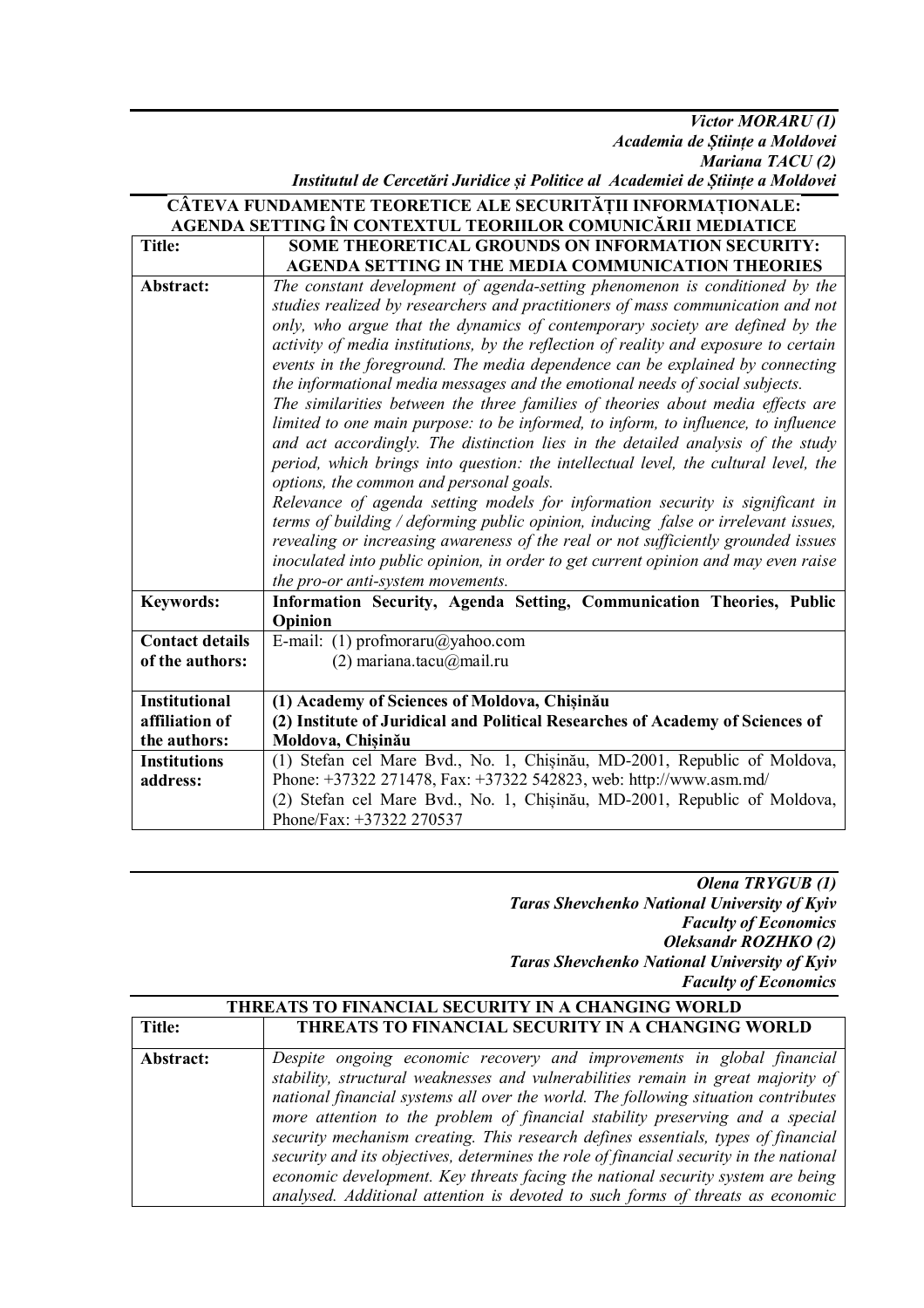|                        | warfare and financial terrorism. The article also provides the summary of<br>approaches to assessing risks to financial stability. Taking into consideration the<br>reasons of recent financial crises in small countries, prospects and threats for<br>future global financial security were defined. |
|------------------------|--------------------------------------------------------------------------------------------------------------------------------------------------------------------------------------------------------------------------------------------------------------------------------------------------------|
| <b>Keywords:</b>       | Financial Security, Financial System Stability, Threats, Risks, Economic                                                                                                                                                                                                                               |
|                        | <b>Warfare, Financial Soundness Indicators</b>                                                                                                                                                                                                                                                         |
| <b>Contact details</b> | E-mail: (1) elen.trigub@gmail.com                                                                                                                                                                                                                                                                      |
| of the authors:        | $(2)$ rozhko s $@$ ukr.net                                                                                                                                                                                                                                                                             |
| <b>Institutional</b>   | (1) Taras Shevchenko National University of Kyiv, Faculty of Economics                                                                                                                                                                                                                                 |
| affiliation of         | (2) Taras Shevchenko National University of Kyiv, Faculty of Economics                                                                                                                                                                                                                                 |
| the authors:           |                                                                                                                                                                                                                                                                                                        |
| <b>Institutions</b>    | 90A Vasylkivska Street, Kyiv, Ukraine, 03022, Telephone: +38 044 521 35 78,                                                                                                                                                                                                                            |
| address:               | Fax: +38 044 521 35 78, Website: http://univ.kiev.ua/en/                                                                                                                                                                                                                                               |

#### *Ganna KHARLAMOVA (1) Taras Shevchenko National University of Kyiv Maria NAUMOVA (2) Taras Shevchenko National University of Kyiv*

#### **SOCIAL SECURITY AS THE COMPONENT OF ECONOMIC SECURITY: ESTIMATION TECHNIQUE**

| <b>Title:</b>          | <b>SOCIAL SECURITY AS THE COMPONENT OF ECONOMIC SECURITY:</b>                           |  |  |  |  |  |
|------------------------|-----------------------------------------------------------------------------------------|--|--|--|--|--|
|                        | <b>ESTIMATION TECHNIQUE</b>                                                             |  |  |  |  |  |
| Abstract:              | Social Security is a key position in ensuring proper of functioning of any society. It  |  |  |  |  |  |
|                        | is an essential component of sustainable existence and development of social            |  |  |  |  |  |
|                        | structure. It helps to create the conditions for a high quality of life for all members |  |  |  |  |  |
|                        | of society, ensuring their rights and freedoms. The need for the study of social        |  |  |  |  |  |
|                        | security as a system of assessments of challenges and threats that can destabilize      |  |  |  |  |  |
|                        | the social sphere is up to date. The paper considers economic-mathematical survey       |  |  |  |  |  |
|                        | of a social component of the economic security. Scientific novelty is characterized     |  |  |  |  |  |
|                        | by the conceptual approach to the assessing and modeling of social security at the      |  |  |  |  |  |
|                        | level of regions (case of Ukraine). Econometric model is proposed to estimate the       |  |  |  |  |  |
|                        | social security impact on the economic growth. The practical significance of the        |  |  |  |  |  |
|                        | study is in the fact that on the basis of the results the social situation can be       |  |  |  |  |  |
|                        | analyzed and forecasted in the country, such predictions can help to prevent the        |  |  |  |  |  |
|                        | appearance of threats to the social security of the state. Using the proposed           |  |  |  |  |  |
|                        | methodology for social security assessing it is possible to make necessary measures     |  |  |  |  |  |
|                        | on time and correctly develop a mechanism for providing strong social security.         |  |  |  |  |  |
| <b>Keywords:</b>       | Social Security, Modelling, Economic Security, Threat, Cluster Analysis,                |  |  |  |  |  |
|                        | <b>Forecast Technique.</b>                                                              |  |  |  |  |  |
| <b>Contact details</b> | E-mail: (1) akharlamova@ukr.net                                                         |  |  |  |  |  |
| of the authors:        | $(2)$ mashnaum $\omega$ mail.ru                                                         |  |  |  |  |  |
| <b>Institutional</b>   | (1) Taras Shevchenko National University of Kyiv                                        |  |  |  |  |  |
| affiliation of         | (2) Taras Shevchenko National University of Kyiv                                        |  |  |  |  |  |
| the authors:           |                                                                                         |  |  |  |  |  |
| <b>Institutions</b>    | 90-A, Vasyl'kivs'ka St., 03022, Kyiv, Ukraine,<br>$449 - 20 - 45$ ,<br>tel.<br>(067)    |  |  |  |  |  |
| address:               | www.econom.univ.kiev.ua                                                                 |  |  |  |  |  |

*Marius ŞPECHEA*

*Academia Naţională de Informaţii " Mihai Viteazul"din Bucureşti* **RELIGIE ŞI SECURITATE ÎN POSTMODERNISM**

| RELIGIE ȘI SECURITATE IN POSTMODERNISM |                                                                                     |  |
|----------------------------------------|-------------------------------------------------------------------------------------|--|
| Title:                                 | <b>RELIGION AND SECURITY POSTMODERNISM</b>                                          |  |
| Abstract:                              | The challenges of the third millennium, imperiously brings back in the attention of |  |
|                                        | debates concerning our present and future, questions concerning our identity.       |  |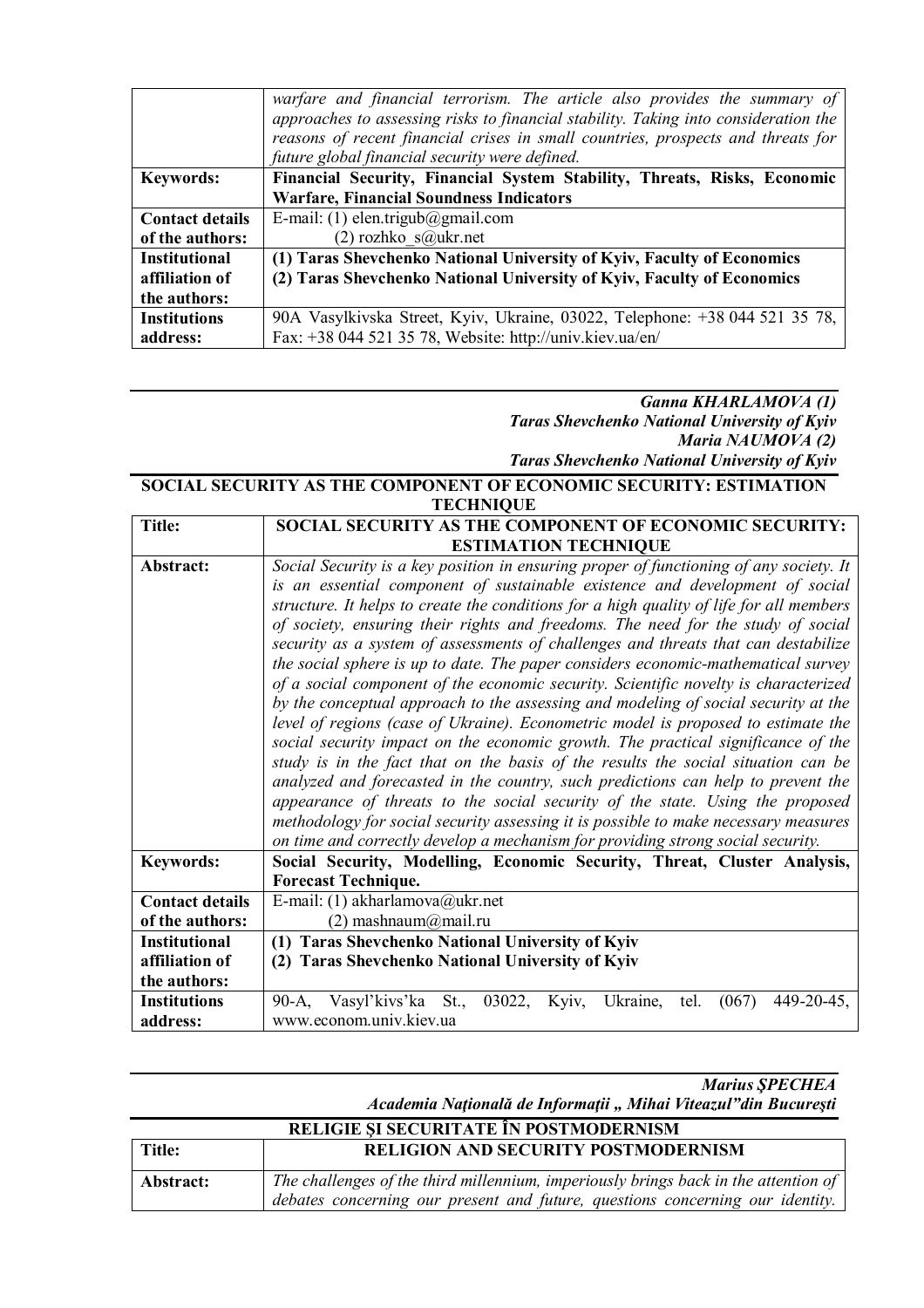|                                                        | Who we are? and where are we heading? are questions at which the occidental<br>societies tought that was answered, but in order to get an answer at the question<br>"Who we are?", it's important to understand it's inseparable relation with<br>another question: "In what we belive?". The study does not seek an answer to<br>this challenge, but mearly to draw attention at elements that may be intresting at<br>some points, in the future. Contemporary conflicts and wars of the future are not<br>going to be solved only trough military, technologically or numerical supremacy,<br>but through something more subtle, such as, the stretegic knowledge of the<br>motivational foundations of both the enemy, and also of own forces. Thereby the<br>religious and cultural aspects of security can't be ignored, becouse they can be<br>important factors in ensuring or disolving the state of security. |
|--------------------------------------------------------|-------------------------------------------------------------------------------------------------------------------------------------------------------------------------------------------------------------------------------------------------------------------------------------------------------------------------------------------------------------------------------------------------------------------------------------------------------------------------------------------------------------------------------------------------------------------------------------------------------------------------------------------------------------------------------------------------------------------------------------------------------------------------------------------------------------------------------------------------------------------------------------------------------------------------|
| <b>Keywords:</b>                                       | Challenge, Post-modernity, Religion, Fundamentalism, Security                                                                                                                                                                                                                                                                                                                                                                                                                                                                                                                                                                                                                                                                                                                                                                                                                                                           |
| <b>Contact details</b><br>of the authors:              | E-mail: marius spechea@yahoo.com                                                                                                                                                                                                                                                                                                                                                                                                                                                                                                                                                                                                                                                                                                                                                                                                                                                                                        |
| <b>Institutional</b><br>affiliation of<br>the authors: | "Mihai Viteazul" National Intelligence Academy, Bucharest                                                                                                                                                                                                                                                                                                                                                                                                                                                                                                                                                                                                                                                                                                                                                                                                                                                               |
| <b>Institutions</b><br>address:                        | Soseaua Odăii street, no. 20-22, Sect 1, Bucharest, Romania, http://www.animy.ro                                                                                                                                                                                                                                                                                                                                                                                                                                                                                                                                                                                                                                                                                                                                                                                                                                        |

*Ioana-Bianca BERNA Școala Națională de Studii Politice și Administrative, București*

#### **ARMATA CHINEZĂ – STRATEGUL, CIVILUL ŞI MILITARUL ORTODOXISMULUI NAŢIONALIST**

| <b>Title:</b>        | THE CHINESE ARMY - THE STRATEG, THE CIVIL AND THE                                   |  |  |  |
|----------------------|-------------------------------------------------------------------------------------|--|--|--|
|                      | <b>MILITAR OF ORTHODOX NATIONALISM</b>                                              |  |  |  |
| Abstract:            | The People's Liberation Army generated a series of emphasis artifices, over time,   |  |  |  |
|                      | the majority being circumscribed to the military acquisition program, compliant to  |  |  |  |
|                      | the latest tendencies in the Revolution in Military Affairs.                        |  |  |  |
|                      | The article departs its analysis (although not totally) from these aspects and from |  |  |  |
|                      | the attempts to realize an analytical determination, personal and scrupulous, of    |  |  |  |
|                      | the People's Liberation Army as a bureaucratic organism, regarding its strategic    |  |  |  |
|                      | aspects, and, also, the spheres of interference between the civil and the military  |  |  |  |
|                      | elements.                                                                           |  |  |  |
| <b>Keywords:</b>     | People's Liberation Army, Strategy, Civil-Military Management                       |  |  |  |
| Contact              |                                                                                     |  |  |  |
| details of the       | E-mail: bianca.berna@yahoo.it                                                       |  |  |  |
| authors:             |                                                                                     |  |  |  |
| <b>Institutional</b> | <b>National School of Political and Administrative Sciences, Bucharest</b>          |  |  |  |
| affiliation of       |                                                                                     |  |  |  |
| the authors:         |                                                                                     |  |  |  |
| <b>Institutions</b>  | Povernei Street No. 8, Sector 1, Bucharest, http://www.snspa.ro, Phone: 0040 021    |  |  |  |
| address:             | 3180898                                                                             |  |  |  |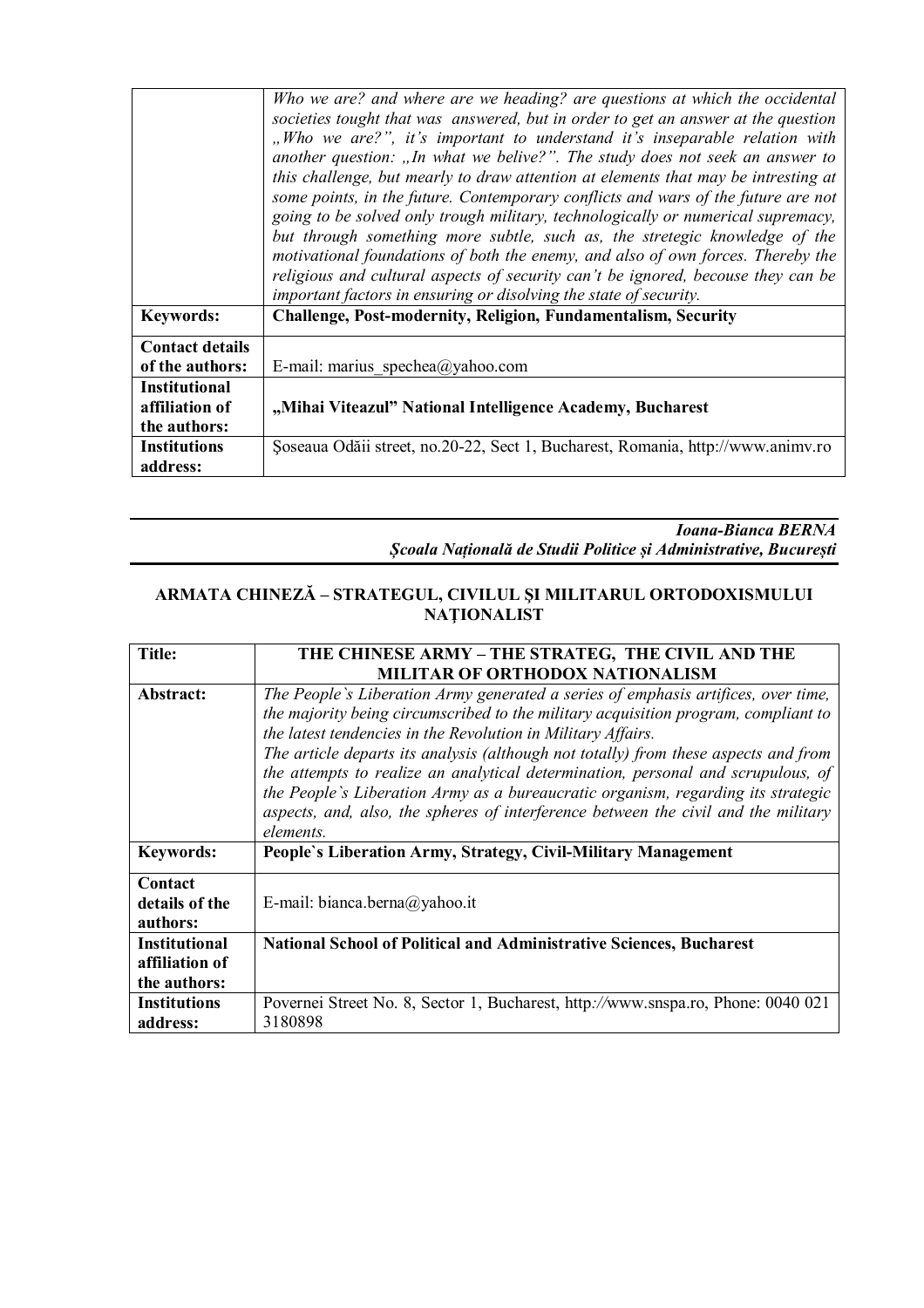*Vasile TABĂRĂ*

*Universitatea "Lucian Blaga" din Sibiu Facultatea de Ştiinţe Socio-Umane*

| Departamentul de Relații Internaționale, Științe Politice și Studii de Securitate |  |  |
|-----------------------------------------------------------------------------------|--|--|

|                                                        | REGIONALIZAREA ADMINISTRATIVĂ ÎN ROMÂNIA: RISCURI ȘI OPORTUNITĂȚI                                                                                                                                                                                                                                                                                                                                                                                                                                                                                         |  |  |  |  |
|--------------------------------------------------------|-----------------------------------------------------------------------------------------------------------------------------------------------------------------------------------------------------------------------------------------------------------------------------------------------------------------------------------------------------------------------------------------------------------------------------------------------------------------------------------------------------------------------------------------------------------|--|--|--|--|
| <b>Title:</b>                                          | ADMINISTRATIVE REGIONALIZATION IN ROMANIA:                                                                                                                                                                                                                                                                                                                                                                                                                                                                                                                |  |  |  |  |
|                                                        | <b>RISKS AND OPPORTUNITIES</b>                                                                                                                                                                                                                                                                                                                                                                                                                                                                                                                            |  |  |  |  |
| Abstract:                                              | The administrative attempts on regionalization in Romania were not grounded<br>and were not accompanied by studies to evaluate the necessity and<br>appropriateness of regionalization and, especially, economic and social effects<br>that will result from this approach. Therefore all encountered resistance from<br>society.<br>In this context, the current approach initiated by the government is once again<br>an ungrounded one, not transparent, not debated with the beneficiaries and<br>which will be less likely to be achieved this year. |  |  |  |  |
| <b>Keywords:</b>                                       | Administration, Administrative<br>Public<br>Regionalization,<br>Reform,<br>Government                                                                                                                                                                                                                                                                                                                                                                                                                                                                     |  |  |  |  |
| Contact<br>details of the<br>authors:                  | E-mail: vasile.tabara@ulbsibiu.ro                                                                                                                                                                                                                                                                                                                                                                                                                                                                                                                         |  |  |  |  |
| <b>Institutional</b><br>affiliation of<br>the authors: | Lucian Blaga University of Sibiu, Faculty of Social Sciences - Department<br>of International Relations, Political Science and Security Studies                                                                                                                                                                                                                                                                                                                                                                                                           |  |  |  |  |
| <b>Institutions</b><br>address:                        | Calea Dumbrăvii Street, No. 34, Phone: +40.269.422.169, Fax:<br>+40.269.422.169, e-mail: spriss@ulbsibiu.ro, web: http://spriss.ulbsibiu.ro                                                                                                                                                                                                                                                                                                                                                                                                               |  |  |  |  |

#### *Victor GHILAȘ Academia de Științe a Moldovei*

#### **PRACTICI MUZICALE ÎN VIAŢA ARMATEI ŞI A CURŢII DOMNEŞTI REFLECTATE ÎN OPERA LUI DIMITRIE CANTEMIR**

| <b>Title:</b>          | <b>MUSICAL PRACTICES OF ARMY AND ROYAL COURT LIFE</b>                                |  |  |  |  |
|------------------------|--------------------------------------------------------------------------------------|--|--|--|--|
|                        | <b>REFLECTED IN CANTEMIR'S WORKS</b>                                                 |  |  |  |  |
| Abstract:              | The purpose of this study is to investigate less researched problems in the          |  |  |  |  |
|                        | musicological literature. Army and royal court music was a fundamental part of       |  |  |  |  |
|                        | Dimitrie Cantermir's works. As part of the Ottoman army, it has a rich history,      |  |  |  |  |
|                        | becoming an important element ever since the period of apogee of the classic         |  |  |  |  |
|                        | medieval Muslim civilization.                                                        |  |  |  |  |
|                        | With the increase of the Ottoman political and economic influence in the second      |  |  |  |  |
|                        | half of the $XVIth$ century, Oriental music quickly begins to play an important role |  |  |  |  |
|                        | in the culture of the Romanian principalities. Judging by the information provided   |  |  |  |  |
|                        | in Dimitrie Cantemir's Descriptio Moldaviae, one can conclude that the urban         |  |  |  |  |
|                        | environment (primarily the royal court and the noblemans' salons) was the main       |  |  |  |  |
|                        | place of expression of Muslim art. This expansion occurs mainly via "musica          |  |  |  |  |
|                        | turcica" (as Cantemir calls it), meaning the military music called tabulhanea or     |  |  |  |  |
|                        | mehterhanea. According to Cantemir's observations, the military music could be       |  |  |  |  |
|                        | heard at various events: army trainings, lords' inaugurations, official events,      |  |  |  |  |
|                        | large ceremonies, councils, receptions of ambassadors, etc. Cantemir's works are     |  |  |  |  |
|                        | therefore an important source of documentation indicating the importance of the      |  |  |  |  |
|                        | military music in the social, political, and cultural lives in the Ottoman Empire    |  |  |  |  |
|                        | and in the Romanian principalities.                                                  |  |  |  |  |
| <b>Keywords:</b>       | Dimitrie Cantemir, Army Music, Mehterhanea, Tabulhanea, Royal Court                  |  |  |  |  |
| <b>Contact details</b> |                                                                                      |  |  |  |  |
| of the authors:        | E-mail: ghilasvictor@yahoo.com                                                       |  |  |  |  |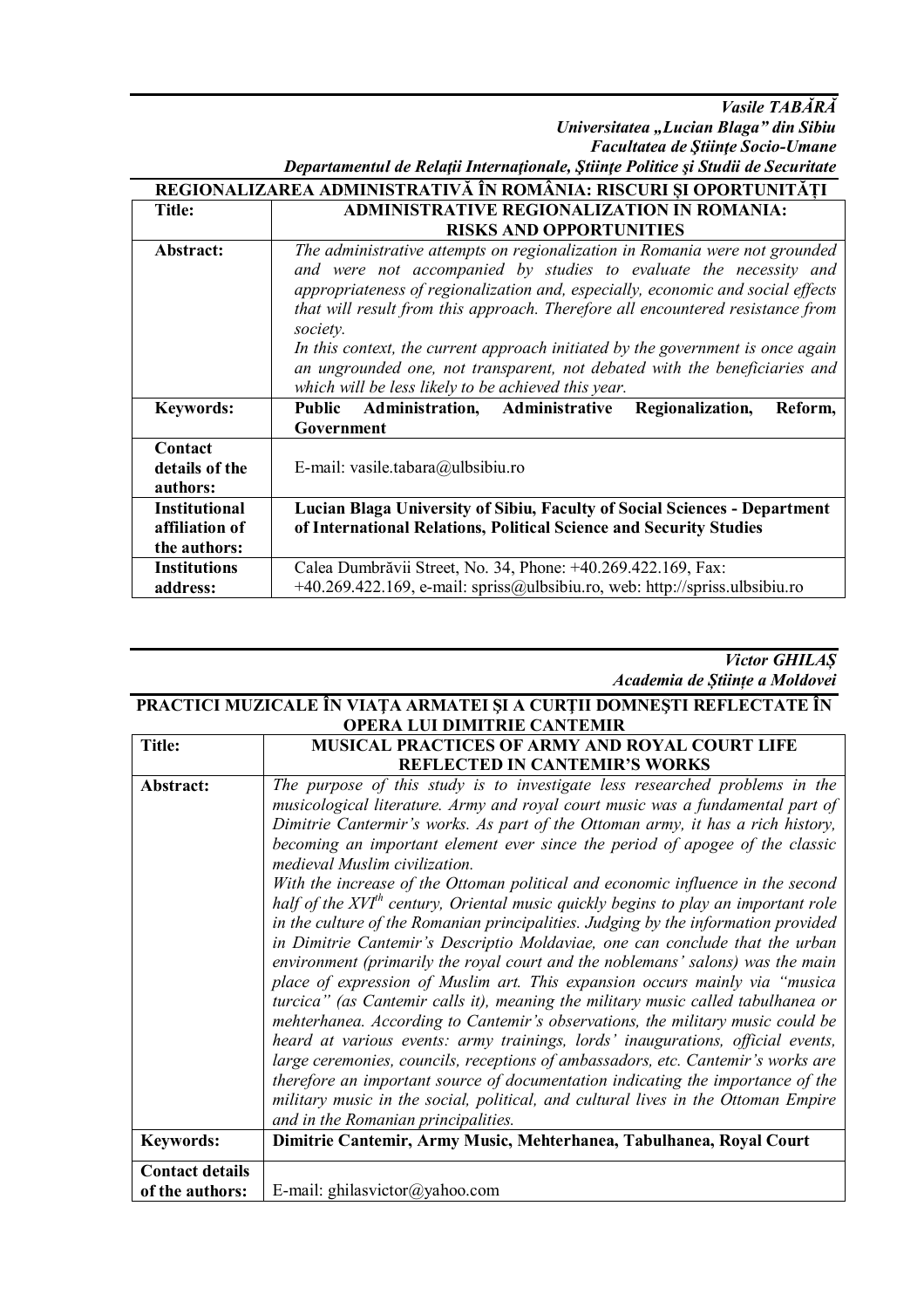| <b>Institutional</b> | Academy of Science of Moldova, Chișinău                                     |
|----------------------|-----------------------------------------------------------------------------|
| affiliation of       |                                                                             |
| the authors:         |                                                                             |
| <b>Institutions</b>  | Stefan cel Mare Bvd., No. 1, Chisinău, MD-2001, Republic of Moldova, Phone: |
| address:             | +37322 272107, Fax: +37322 272107, web: http://www.asm.md/                  |

*Oksana IVANKOVA-STETSYUK Taras Shevchenko National University of Kyiv Faculty of Sociology*

#### **UKRAINIAN IMMIGRANTS IN THE EU COUNTRIES AND RUSSION FEDERATION: VECTORS OF VALUE AND SPACE ORIENTATION Title: UKRAINIAN IMMIGRANTS IN THE EU COUNTRIES AND RUSSION FEDERATION: VECTORS OF VALUE AND SPACE ORIENTATION**

| Abstract:                                 | The article presents the results of a study of modern Ukrainian migrant's vectors<br>of value and space orientation. The author of the publication views Ukrainian<br>labour migrants as a special social group of residence in society, with special<br>plans, needs and social behaviour. Attention is focused on the problem of life<br>choice in the conditions of labour migration and on the integration models of<br>Ukrainians into the society of EU countries and Russia. The author focuses on the<br>issue of the migrant's prospects on returning home, too. Conclusions are based on<br>the results of in-depth interviews with Ukrainian labour migrants. |
|-------------------------------------------|--------------------------------------------------------------------------------------------------------------------------------------------------------------------------------------------------------------------------------------------------------------------------------------------------------------------------------------------------------------------------------------------------------------------------------------------------------------------------------------------------------------------------------------------------------------------------------------------------------------------------------------------------------------------------|
| <b>Keywords:</b>                          | <b>Ukrainans, Migrants, Integration, EU Coutries, Russia</b>                                                                                                                                                                                                                                                                                                                                                                                                                                                                                                                                                                                                             |
| <b>Contact details</b><br>of the authors: | E-mail: is.oksan@gmail.com                                                                                                                                                                                                                                                                                                                                                                                                                                                                                                                                                                                                                                               |
| <b>Institutional</b>                      | <b>Taras Shevchenko National University of Kyiv, Faculty of Sociology</b>                                                                                                                                                                                                                                                                                                                                                                                                                                                                                                                                                                                                |
| affiliation of                            |                                                                                                                                                                                                                                                                                                                                                                                                                                                                                                                                                                                                                                                                          |
| the authors:                              |                                                                                                                                                                                                                                                                                                                                                                                                                                                                                                                                                                                                                                                                          |
| <b>Institutions</b>                       | 4 d, Glushkova Avenue, City of Kyiv, 03680, Ukraine, Phone: +380 (44) 521-32-                                                                                                                                                                                                                                                                                                                                                                                                                                                                                                                                                                                            |
| address:                                  | 63, e-mail: office(a)soc.univ.kiev.ua, Web: soc.univ.kiev.ua                                                                                                                                                                                                                                                                                                                                                                                                                                                                                                                                                                                                             |
|                                           | Postal address: 64/13, Sociology Faculty, Volodymyrska Street, City of Kyiv,                                                                                                                                                                                                                                                                                                                                                                                                                                                                                                                                                                                             |
|                                           | 01601, Ukraine                                                                                                                                                                                                                                                                                                                                                                                                                                                                                                                                                                                                                                                           |

#### *Iuliana NEAGOŞ Universitatea "Lucian Blaga" din Sibiu Facultatea de Ştiinţe Socio-Umane*

| Departamentul de Relații Internaționale, Științe Politice și Studii de Securitate |  |  |  |  |  |  |
|-----------------------------------------------------------------------------------|--|--|--|--|--|--|
|-----------------------------------------------------------------------------------|--|--|--|--|--|--|

|                        | <u>IDENTITATE ROMÂNEASCĂ ÎN AMERICA. EMIGRAȚIA ÎN CANADA</u>                                                                                                                                                                                                                                                                                                                                                                                                                      |
|------------------------|-----------------------------------------------------------------------------------------------------------------------------------------------------------------------------------------------------------------------------------------------------------------------------------------------------------------------------------------------------------------------------------------------------------------------------------------------------------------------------------|
| Title:                 | ROMANIAN IDENTITY IN AMERICA. IMMIGRATION IN CANADA                                                                                                                                                                                                                                                                                                                                                                                                                               |
| Abstract:              | The Romanian community from Canada is the result of a few important waves of<br>immigration with their own characteristics. The first Romanian immigrants were<br>from Bucovina, Transylvania and Dobrogea.<br>The first identified Romanians who came to Canada settled in Saskatchewan and<br>Alberta. They maintained many elements of their traditions, they cooperated and<br>assisted one another to build churches and institutions which made their transition<br>easier. |
| <b>Keywords:</b>       | Romanian Immigration, Canada, Waves of Immigration, Romanian-<br><b>Canadian community</b>                                                                                                                                                                                                                                                                                                                                                                                        |
| <b>Contact details</b> |                                                                                                                                                                                                                                                                                                                                                                                                                                                                                   |
| of the authors:        | E-mail: iulin24@yahoo.com                                                                                                                                                                                                                                                                                                                                                                                                                                                         |